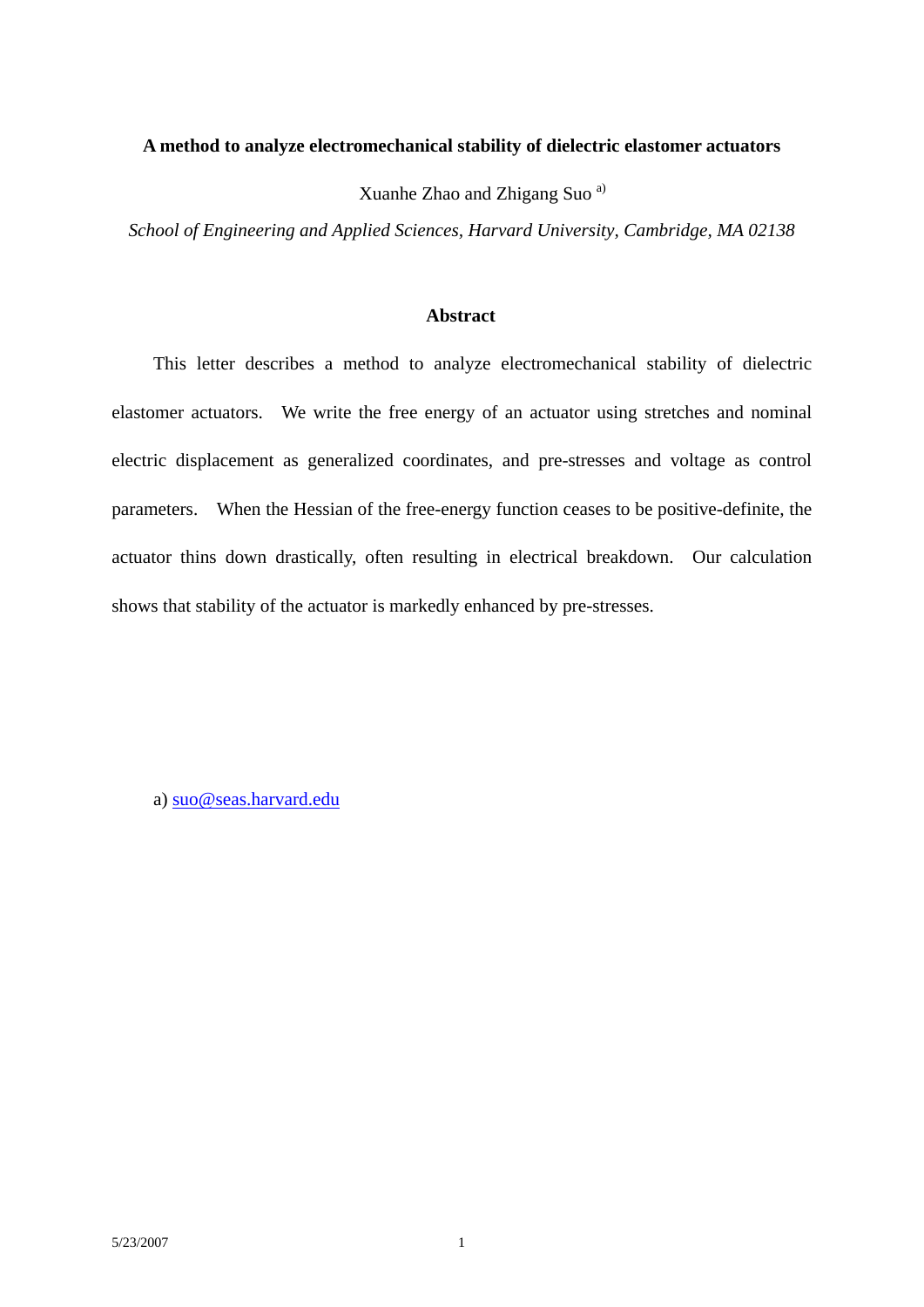Dielectric elastomer actuators have been intensely studied in recent years.<sup>1-6</sup> Possible applications include medical devices, energy harvesters, and space robotics.<sup>7-11</sup> Figure 1 illustrates a planar actuator, consisting of a thin layer of dielectric elastomer sandwiched between two compliant electrodes. A battery applies a voltage between the electrodes, and two weights apply forces in the plane of the actuator. In response to the change in the voltage, the actuator is capable of rapid and large deformation. Such an actuator, however, is susceptible to an electromechanical instability. As the electric field increases, the elastomer thins down, so that the same voltage will induce an even higher electric field. The positive feedback may cause the elastomer to thin down drastically, resulting in electrical breakdown.

 While this electromechanical instability has long been recognized in the electrical power industry as a failure mode of polymer insulators, $12$  we are unaware of any detailed analysis of the instability beyond a heuristic model by Stark and Garton.<sup>13</sup> In particular, it is unclear how such a model may account for external mechanical loads, which are important for dielectric elastomer actuators. This Letter formulates a general method to analyze this electromechanical instability. We will show that the forces due to the weights can markedly enhance the stability of the actuator. This enhancement is known empirically to the researchers of dielectric elastomer actuators, but has so far not been understood theoretically.

 Our analysis is based on a recent formulation of the nonlinear field theory of deformable dielectrics.<sup>14-18</sup> With the reference to Fig.1, the elastomer has the dimension  $L_1L_2L_3$  in the undeformed state. Subject to the electric voltage  $\Phi$  and mechanical forces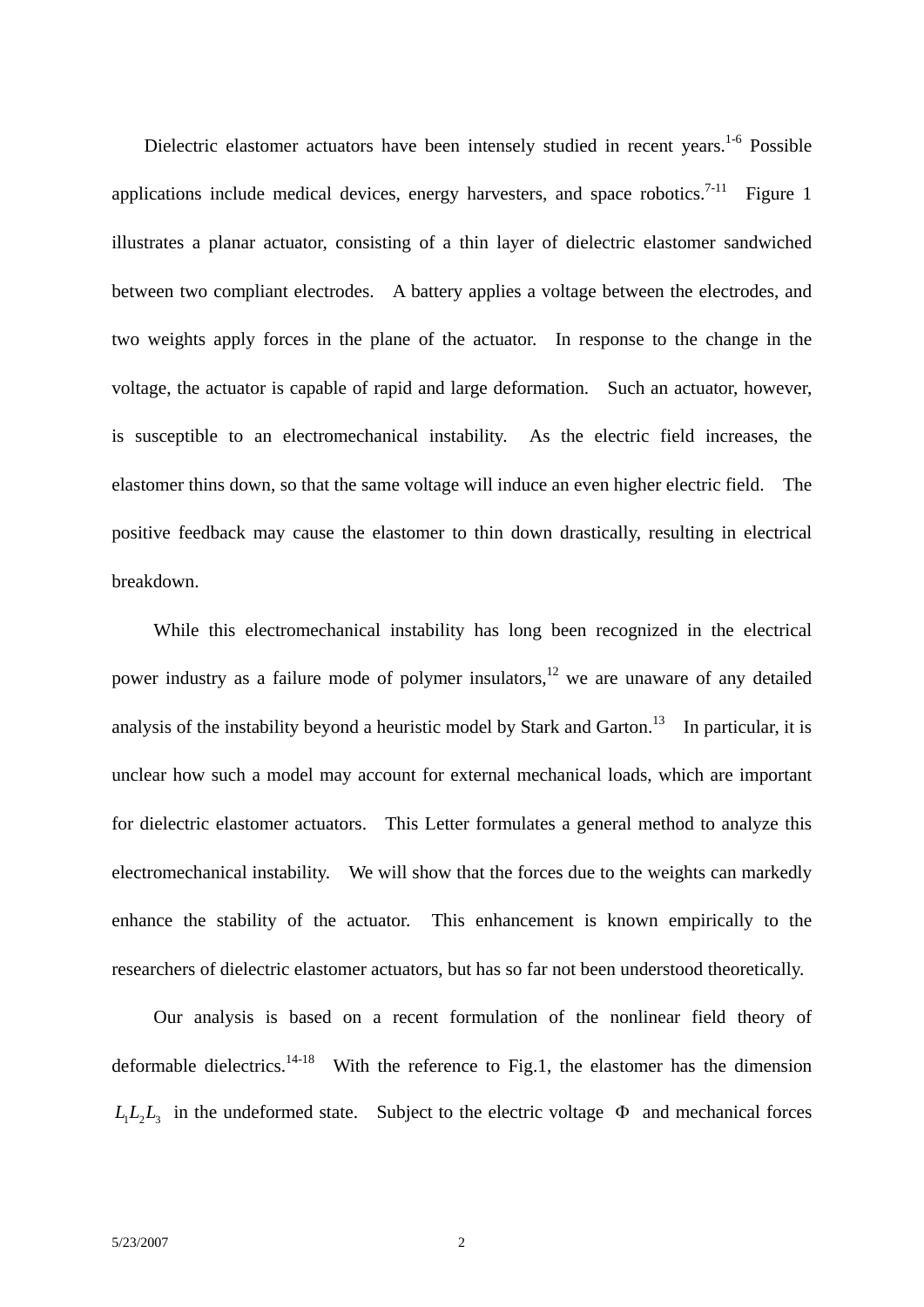*P*<sub>1</sub> and *P*<sub>2</sub>, the elastomer deforms to a homogeneous state with stretches  $\lambda_1$ ,  $\lambda_2$  and  $\lambda_3$ , as well as a magnitude of electric charge *Q* on either electrode. The elastomer is taken to be incompressible, so that  $\lambda_3 = 1/(\lambda_1 \lambda_2)$ .

 Define the nominal electric field by the voltage in the deformed state divided by the thickness of the elastomer in the undeformed state,  $\tilde{E} = \Phi / L_3$ , and define the nominal electric displacement as the charge on an electrode in the deformed state divided by the area of the electrode in the undeformed state,  $\tilde{D} = Q / (L_1 L_2)$ . By contrast, the true electric field is defined as the voltage divided by the thickness of the elastomer in the current state,  $E = \Phi/(\lambda_3 L_3)$ , and the true electric displacement is defined as the charge divided by the area of the electrode in the deformed state,  $D = Q / (\lambda_1 L_1 \lambda_2 L_2)$ . Denote the nominal stresses by  $s_1 = P_1/(L_2 L_3)$  and  $s_2 = P_2/(L_1 L_3)$ .

The elastomer is taken to be an elastic dielectric, with the free-energy function  $W(\lambda_1, \lambda_2, \tilde{D})$ . The elastomer, the weights and the battery constitute a thermodynamic system, characterized by three generalized coordinates  $\lambda_1, \lambda_2, \tilde{D}$ , and three control parameters  $P_1, P_2, \Phi$ . The free energy of the system is

$$
G = L_1 L_2 L_3 W(\lambda_1, \lambda_2, \widetilde{D}) - P_1 \lambda_1 L_1 - P_2 \lambda_2 L_2 - \Phi Q. \tag{1}
$$

When the generalized coordinates vary by small amounts,  $\delta \lambda_1, \delta \lambda_2, \delta \tilde{D}$ , the free energy of the system varies by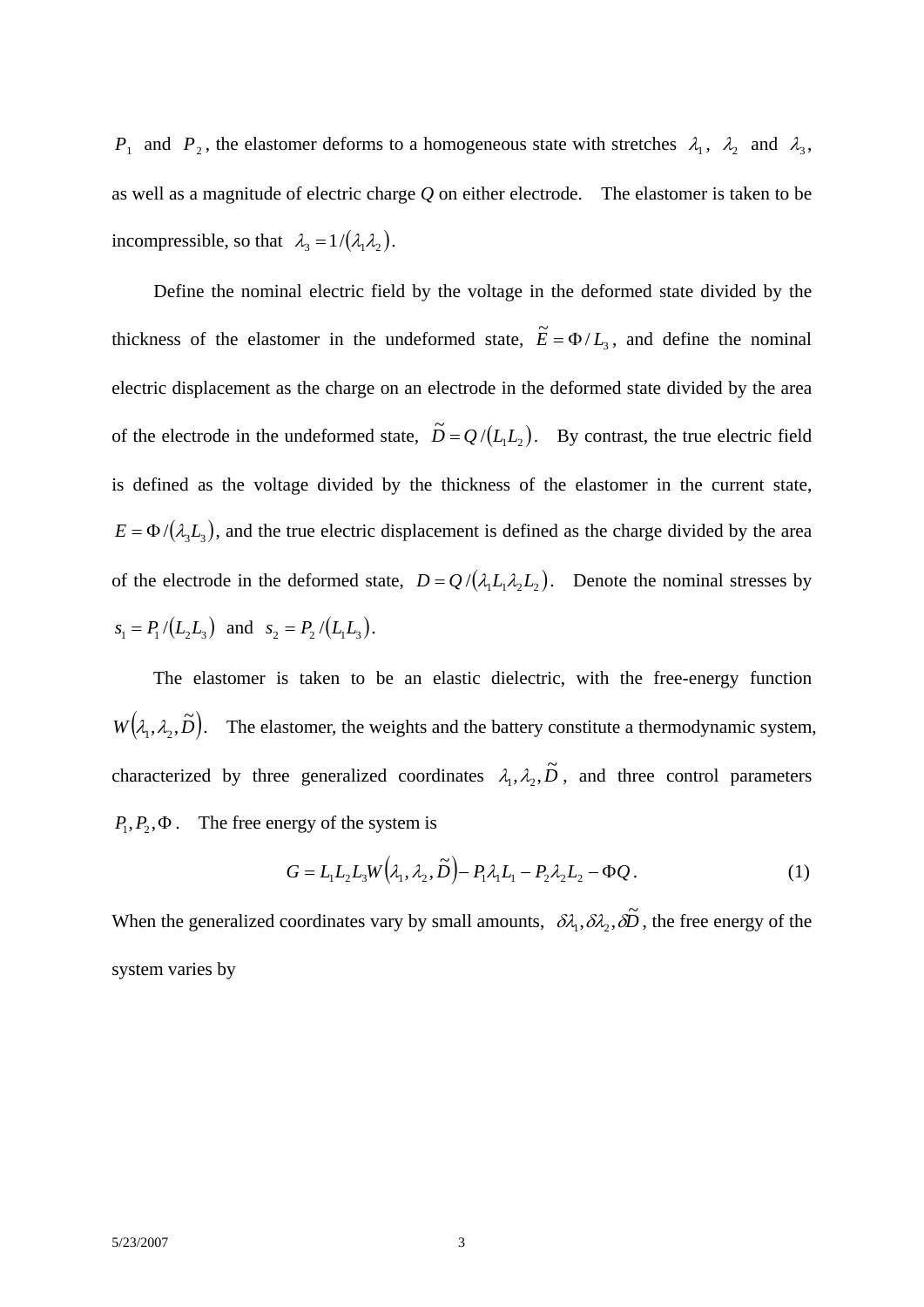$$
\frac{\partial G}{L_1 L_2 L_3} = \left(\frac{\partial W}{\partial \lambda_1} - s_1\right) \delta \lambda_1 + \left(\frac{\partial W}{\partial \lambda_2} - s_2\right) \delta \lambda_2 + \left(\frac{\partial W}{\partial \widetilde{D}} - \widetilde{E}\right) \delta \widetilde{D}
$$
\n
$$
+ \frac{1}{2} \frac{\partial^2 W}{\partial \lambda_1^2} \delta \lambda_1^2 + \frac{1}{2} \frac{\partial^2 W}{\partial \lambda_2^2} \delta \lambda_2^2 + \frac{1}{2} \frac{\partial^2 W}{\partial \widetilde{D}^2} \delta \widetilde{D}^2
$$
\n
$$
+ \frac{\partial^2 W}{\partial \lambda_1 \partial \lambda_2} \delta \lambda_1 \delta \lambda_2 + \frac{\partial^2 W}{\partial \lambda_1 \partial \widetilde{D}} \delta \lambda_1 \delta \widetilde{D} + \frac{\partial^2 W}{\partial \lambda_2 \partial \widetilde{D}} \delta \lambda_2 \delta \widetilde{D}
$$
\n(2)

Thermodynamics dictates that a stable equilibrium state should minimize *G*. In equilibrium, the coefficients of the first-order variations vanish:

$$
s_1 = \frac{\partial W}{\partial \lambda_1}, \quad s_2 = \frac{\partial W}{\partial \lambda_2}, \quad \widetilde{E} = \frac{\partial W}{\partial \widetilde{D}}.
$$
 (3)

To ensure that this equilibrium state minimizes *G*, the sum of the second-order variations must be positive for arbitrary combination of  $\delta\lambda_1, \delta\lambda_2, \delta\tilde{D}$ ; that is, the Hessian of the free energy,

$$
\mathbf{H} = \begin{bmatrix} \frac{\partial^2 W}{\partial \lambda_1^2} & \frac{\partial^2 W}{\partial \lambda_1 \partial \lambda_2} & \frac{\partial^2 W}{\partial \lambda_1 \partial \widetilde{D}} \\ \frac{\partial^2 W}{\partial \lambda_1 \partial \lambda_2} & \frac{\partial^2 W}{\partial \lambda_2^2} & \frac{\partial^2 W}{\partial \lambda_2 \partial \widetilde{D}} \\ \frac{\partial^2 W}{\partial \lambda_1 \partial \widetilde{D}} & \frac{\partial^2 W}{\partial \lambda_2 \partial \widetilde{D}} & \frac{\partial^2 W}{\partial \widetilde{D}^2} \end{bmatrix},
$$
(4)

must be positive-definite at the equilibrium state.

An elastic dielectric is characterized by a free-energy function  $W(\lambda_1, \lambda_2, \tilde{D})$ . For a given set of control parameters,  $P_1, P_2, \Phi$ , Equation (3) is a set of nonlinear algebraic equations that determine the equilibrium values of the generalized coordinates  $\lambda_1, \lambda_2, \tilde{D}$ . We now fix the forces  $P_1, P_2$  but vary the voltage  $\Phi$ . When the voltage is small, the Hessian is positive-definite. When the voltage reaches a critical value,  $\Phi^c$ , the Hessian ceases to be positive-definite, and  $det(\mathbf{H}) = 0$ . The condition  $det(\mathbf{H}) = 0$ , along with the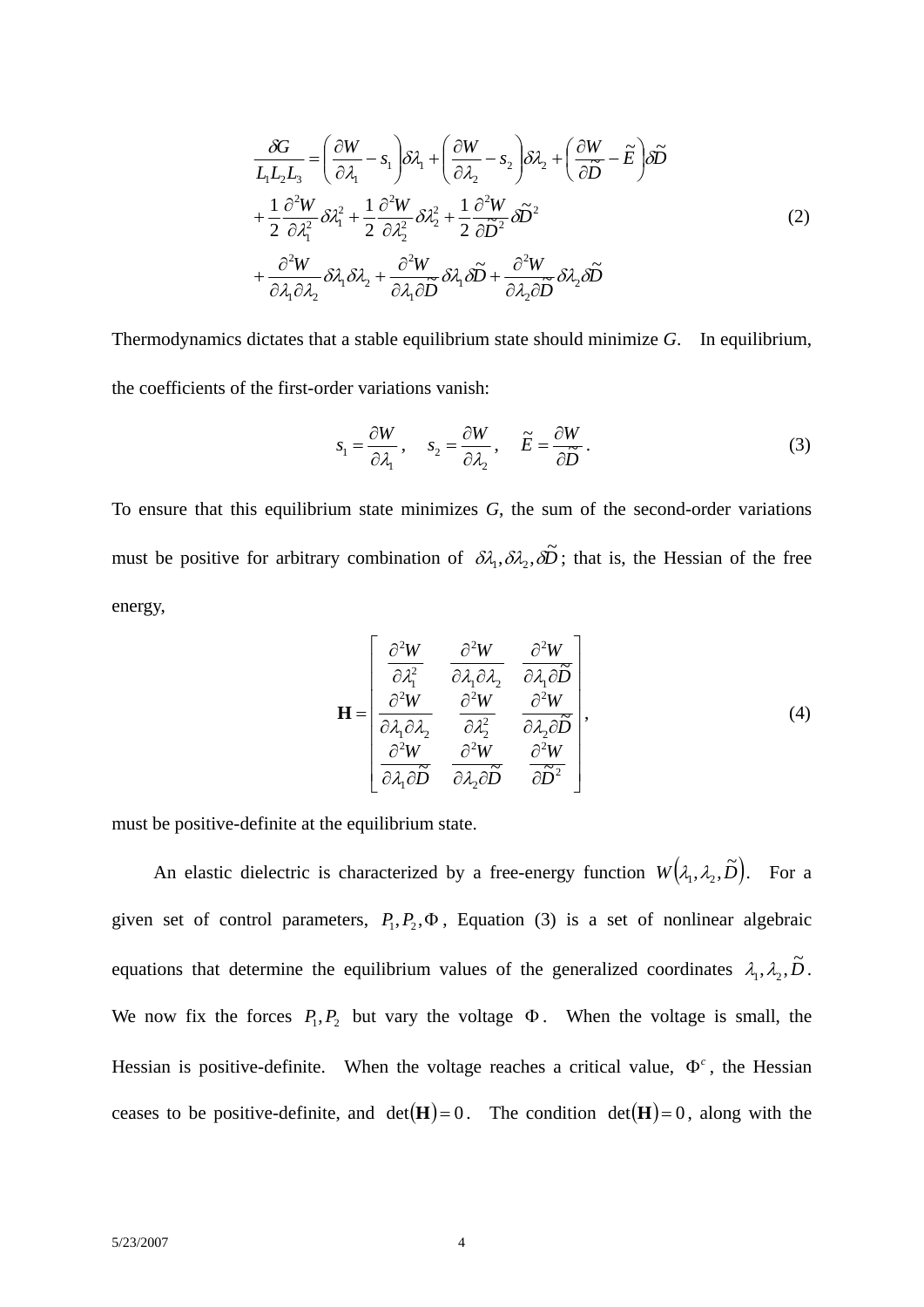equilibrium equations (3), determine the critical values  $\tilde{E}^c$ ,  $\lambda_1^c$ ,  $\lambda_2^c$  and  $\tilde{D}^c$  for any given pre-stresses  $s_1$  and  $s_2$ .

To illustrate the method, consider a model material, called the ideal dielectric elastomer, which has the free-energy function:<sup>15</sup>

$$
W(\lambda_1, \lambda_2, \widetilde{D}) = \frac{\mu}{2} \left( \lambda_1^2 + \lambda_2^2 + \lambda_1^{-2} \lambda_2^{-2} - 3 \right) + \frac{\widetilde{D}^2}{2\varepsilon} \lambda_1^{-2} \lambda_2^{-2} \,. \tag{5}
$$

The first term is the elastic energy, with  $\mu$  being the small-strain shear modulus. The second term is the dielectric energy, with  $\varepsilon$  being the permittivity. When more realistic material models are used, more complicated behavior is expected.<sup>15,16</sup>

Using (5), the equilibrium equations (3) become

$$
s_1 = \mu \big( \lambda_1 - \lambda_1^{-3} \lambda_2^{-2} \big) - \frac{\tilde{D}^2}{\varepsilon} \lambda_1^{-3} \lambda_2^{-2} \,, \tag{6a}
$$

$$
s_2 = \mu \left(\lambda_2 - \lambda_2^{-3} \lambda_1^{-2}\right) - \frac{\tilde{D}^2}{\varepsilon} \lambda_2^{-3} \lambda_1^{-2},\tag{6b}
$$

$$
\widetilde{E} = \frac{\widetilde{D}}{\varepsilon} \lambda_1^{-2} \lambda_2^{-2} \,, \tag{6c}
$$

and the Hessian (4) becomes

$$
\mathbf{H} = \begin{bmatrix} \mu \left( 1 + 3\lambda_1^{-4}\lambda_2^{-2} \right) + \frac{3\tilde{D}^2}{\varepsilon} \lambda_1^{-4}\lambda_2^{-2} & 2\mu \lambda_1^{-3}\lambda_2^{-3} + \frac{2\tilde{D}^2}{\varepsilon} \lambda_1^{-3}\lambda_2^{-3} & -\frac{2\tilde{D}}{\varepsilon} \lambda_1^{-3}\lambda_2^{-2} \\ 2\mu \lambda_1^{-3}\lambda_2^{-3} + \frac{2\tilde{D}^2}{\varepsilon} \lambda_1^{-3}\lambda_2^{-3} & \mu \left( 1 + 3\lambda_2^{-4}\lambda_1^{-2} \right) + \frac{3\tilde{D}^2}{\varepsilon} \lambda_2^{-4}\lambda_1^{-2} & -\frac{2\tilde{D}}{\varepsilon} \lambda_2^{-3}\lambda_1^{-2} \\ -\frac{2\tilde{D}}{\varepsilon} \lambda_1^{-3}\lambda_2^{-2} & -\frac{2\tilde{D}}{\varepsilon} \lambda_2^{-3}\lambda_1^{-2} & \frac{1}{\varepsilon} \lambda_1^{-2}\lambda_2^{-2} \end{bmatrix} . \tag{7}
$$

In the special case when the elastomer is under equal biaxial stresses,  $s_1 = s_2 = s$ , the stretches are also equal biaxial,  $\lambda_1 = \lambda_2 = \lambda$ . The equilibrium condition (6) becomes

$$
\frac{\tilde{D}}{\sqrt{\varepsilon\mu}} = \sqrt{\lambda^6 - 1 - \frac{s}{\mu}\lambda^5}, \qquad \frac{\tilde{E}}{\sqrt{\mu/\varepsilon}} = \sqrt{\lambda^{-2} - \lambda^{-8} - \frac{s}{\mu}\lambda^{-3}}.
$$
\n(8)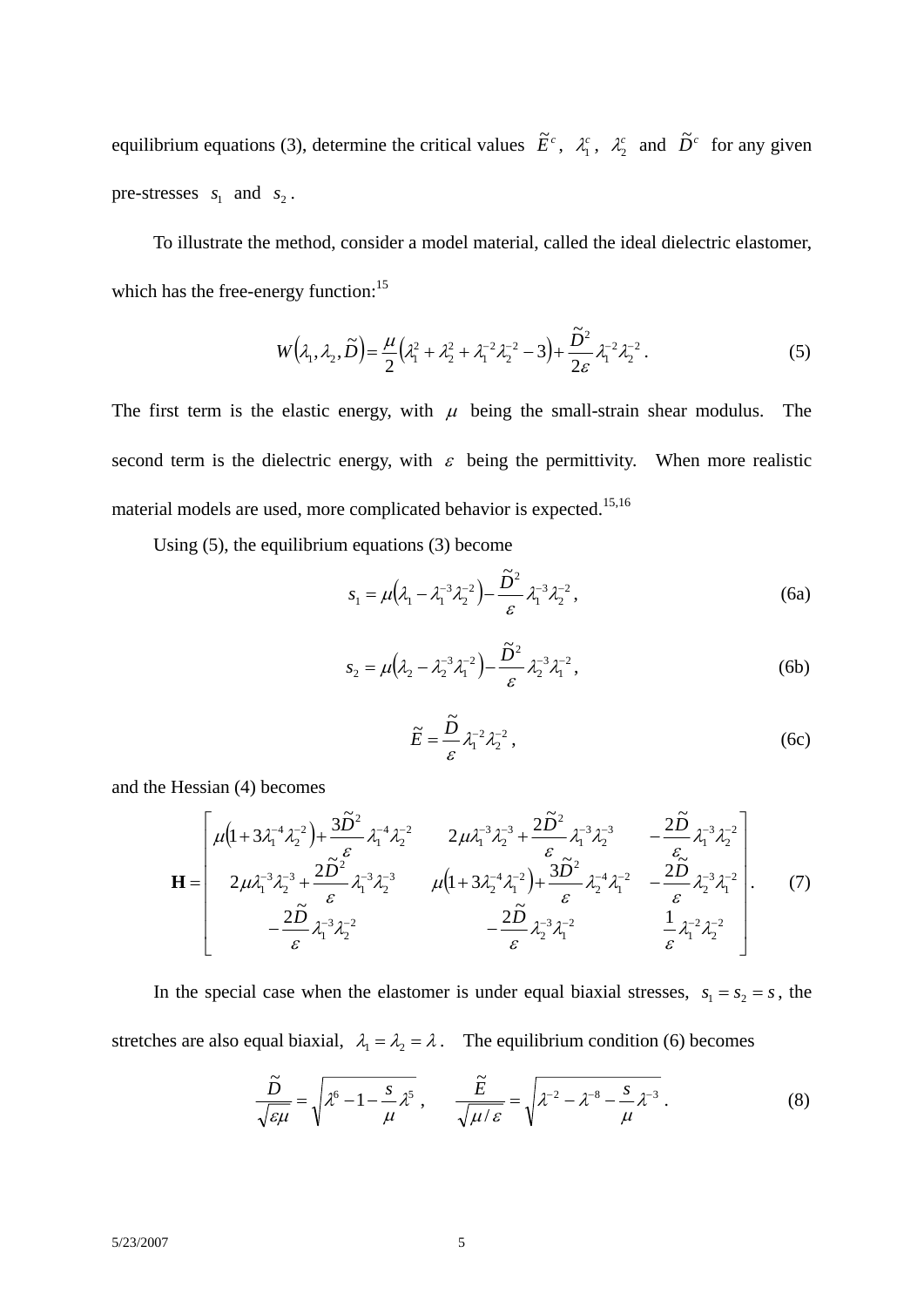For a prescribed mechanical load,  $s/\mu$ , this pair of equations provides the equilibrium relation between the normalized voltage  $\tilde{E}/\sqrt{\mu/\varepsilon}$  and the normalized charge  $\tilde{D}/\sqrt{\mu \varepsilon}$ , using the stretch  $\lambda$  as a parameter.

 Figure 2 shows the effects of the equal biaxial pre-stress. At a fixed level of the pre-stress  $s_1 / \mu$ , the function  $\widetilde{E}(\widetilde{D})$  has a peak (Fig. 2a). The left-hand side of each curve corresponds to a positive-definite Hessian, the right-hand side corresponds to a non-positive-definite Hessian, and the peak is determined by  $det(\mathbf{H}) = 0$ . By contrast, the true electric field is a monotonic function of  $\tilde{D}$  (Fig. 2b). As the pre-stress increases, the critical nominal electric field decreases while the critical true electric field increases. The actuation stretch is defined as  $\lambda_1 / \lambda_1^p$ , where  $\lambda_1^p$  is the pre-stretch due to the weights in the absence of the voltage. The bi-axial pre-stress increases the critical actuation stretch (Fig. 2c).

In the absence of the pre-stress, maximizing  $\tilde{E}$  in (8), we obtain the critical stretch  $\lambda^c \approx 1.26$ , which corresponds to reduction in the thickness by ~37%, and is consistent with the maximum thickness strain of  $~40\%$  observed experimentally.<sup>1</sup> The critical nominal electric field is  $\tilde{E}^c \approx 0.69 \sqrt{\mu/\varepsilon}$ , which is high when the elastomer is stiff or when the permittivity is low. For representative values  $\mu = 10^6 \text{ N/m}^2$  and  $\varepsilon = 4 \times 10^{-11} \text{ F/m}$ , the critical nominal electric field is  $\tilde{E}^c \approx 10^8$  V/m, which is on the same order of magnitude of the reported breakdown fields.<sup>6</sup>

Figure 3 shows the effects of unequal biaxial pre-stresses, with  $s_2 / s_1 = 1$ corresponding to equal biaxial pre-stresses, and  $s_2 / s_1 = 0$  corresponding to uniaxial pre-stress. The critical nominal electric field  $\tilde{E}^c$  decreases as  $s_1 / \mu$  increases or as  $s_2 / s_1$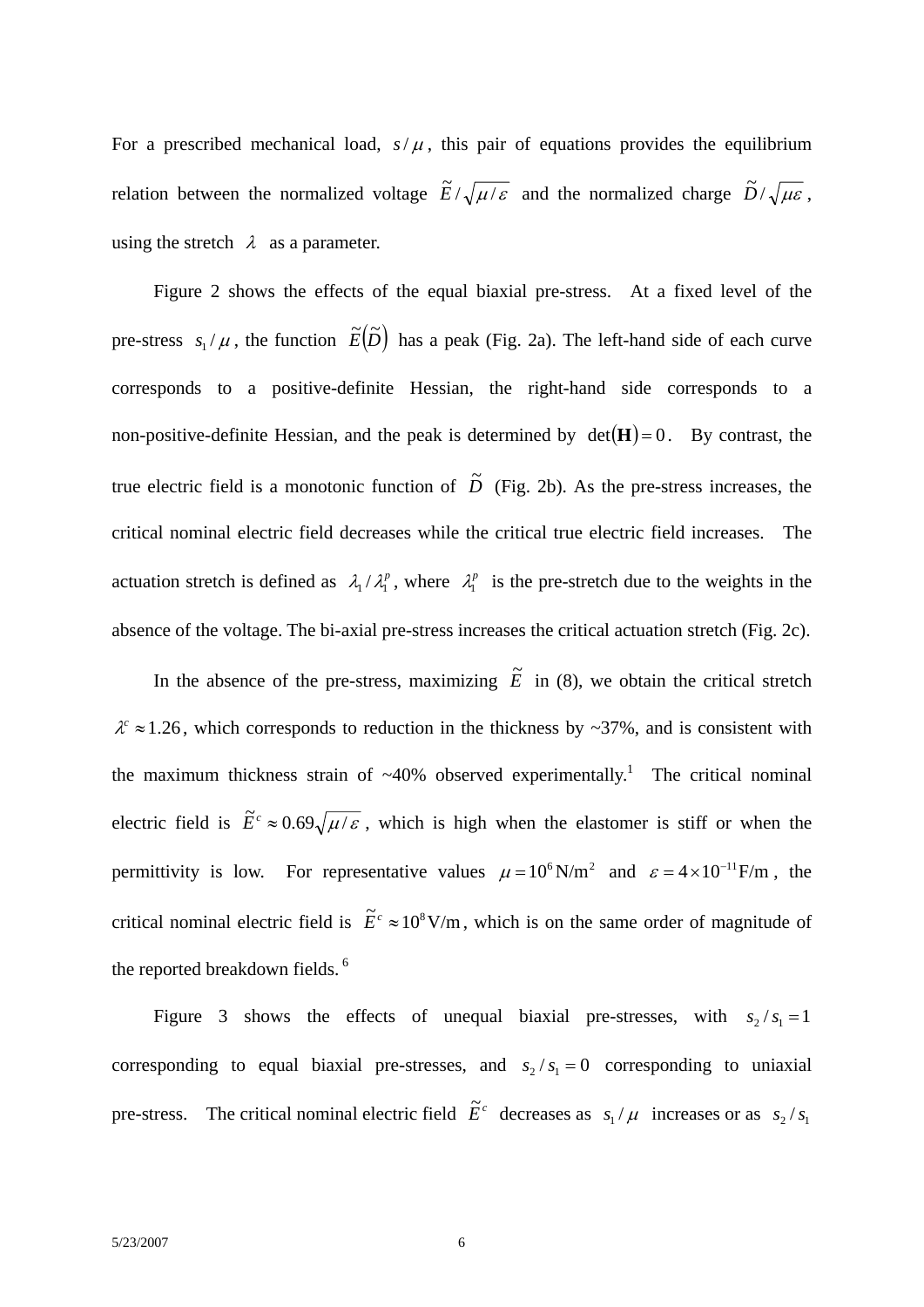decreases (Fig. 3a). The critical true electric field  $E^c$  increases with  $s_1 / \mu$  if  $s_2 / s_1 > 0$ ; however, the uni-axial pre-stretch keeps  $E^c$  at an almost constant level as  $s_1 / \mu$  changes. Figures 3c and d show the effects of pre-stresses on the actuation stretches  $\lambda_1^c / \lambda_1^p$  and  $\lambda_2^c/\lambda_2^p$ . It is desirable for an actuator to work under a low voltage and a low true electric field, but generate a high actuation strain. In this connection, note that when the actuator is uniaxially pre-stressed, the critical true electric field is low, and the actuation stretch in the direction normal to the pre-stress is large. This trend agrees with experimental observations.<sup>2</sup>

 In summary, we have formulated a method to analyze electromechanical stability of dielectric elastomer actuators. While the method is applicable to free-energy function of any form, we have applied the method to the ideal dielectric elastomer. We show that the pre-stress can markedly increase the actuation stretch. This method can be used to guide the design of actuator configurations, as well as the design of actuator materials.

 This research was supported by the Army Research Office through contract W911NF-04-1-0170, and by the National Science Foundation through the MRSEC at Harvard University.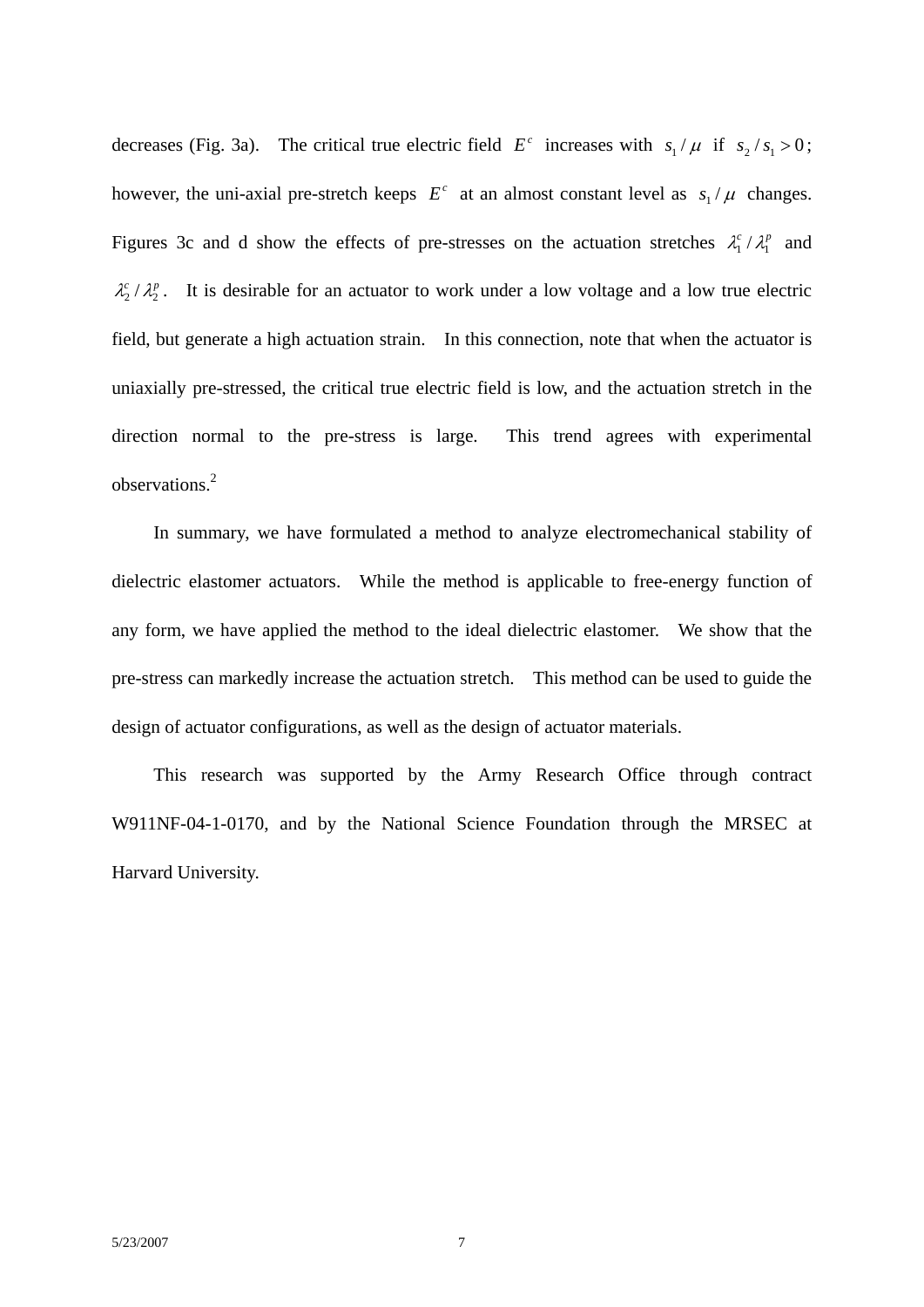## **References**

- 1 R. E. Pelrine, R. D. Kornbluh, and J. P. Joseph, Sensors and Actuators A **64,** 77 (1998).
- 2 R. Pelrine, R. Kornbluh, Q. Pei, and J. Joseph, Science **287,** 836 (2000).
- 3 Q. M. Zhang, H. Li, M. Poh, F. Xia, Z.-Y. Cheng, H. Xu, and C. Huang, Nature **419,** 284-287 (2002).
- 4 F. Carpi and D. D. Rossi, IEEE TRANSACTIONS ON DIELECTRICS AND ELECTRICAL INSULATION **12,** 835 (2005).
- 5 G. Gallone, F. Carpi, D. D. Rossi, G. Levita, and A. Marchetti, Materials Science and Engineering: C **27,** 110 (2007).
- 6 J.-S. Plante and S. Dubowsky, International Journal of Solids and Structures **43,** 7727 (2006).
- 7 Y. Bar-Cohen, JOURNAL OF SPACECRAFT AND ROCKETS **39,** 822 (2002).
- 8 Y. Sugiyama and S. Hirai, The International Journal of Robotics Research **25,** 603 (2005).
- 9 X. Zhang, C. Lowe, M. Wissler, B. Jahne, and G. Kovacs, Advanced Engineering Materials **7,** 361 (2005).
- 10 A. Wingert, M. D. Lichter, and S. Dubowsky, IEEE/ASME TRANSACTIONS ON MECHATRONICS **11,** 448 (2006).
- 11 G. Kofod, W. Wirges, M. Paajanen, and S. Bauer, Applied Physics Letters **90,** 081916 (2007).
- 12 L. A. Dissado and J. C. Fothergill, *Electrical Degradation and Breakdown in Polymers* (Peter Peregrinus Ltd, London, 1992).
- 13 K. H. Stark and C. G. Garton, Nature **176,** 1225 (1955).
- 14 Z. Suo, X. Zhao, and W. H. Greene, A nonlinear field theory of deformable dielectrics. Journal of the Mechanics and Physics of Solids, in press. Preprint and comments at http://imechanica.org/node/635 (2007).
- 15 X. Zhao, W. Hong, and Z. Suo, Electromechanical hysteresis and coexistent stress in dielectric elastomers. http://imechanica.org/node/1283 (2007).
- 16 J. Zhou, W. Hong, X. Zhao, Z. Zhang, and Z. Suo, Propagation of instability in dielectric elastomers. http://imechanica.org/node/1447 (2007).
- 17 A. Dorfmann and R. W. Ogden, Acta Mechanica **174,** 167 (2005).
- 18 R. M. McMeeking and C. M. Landis, Journal of Applied Mechanics **72,** 581 (2005).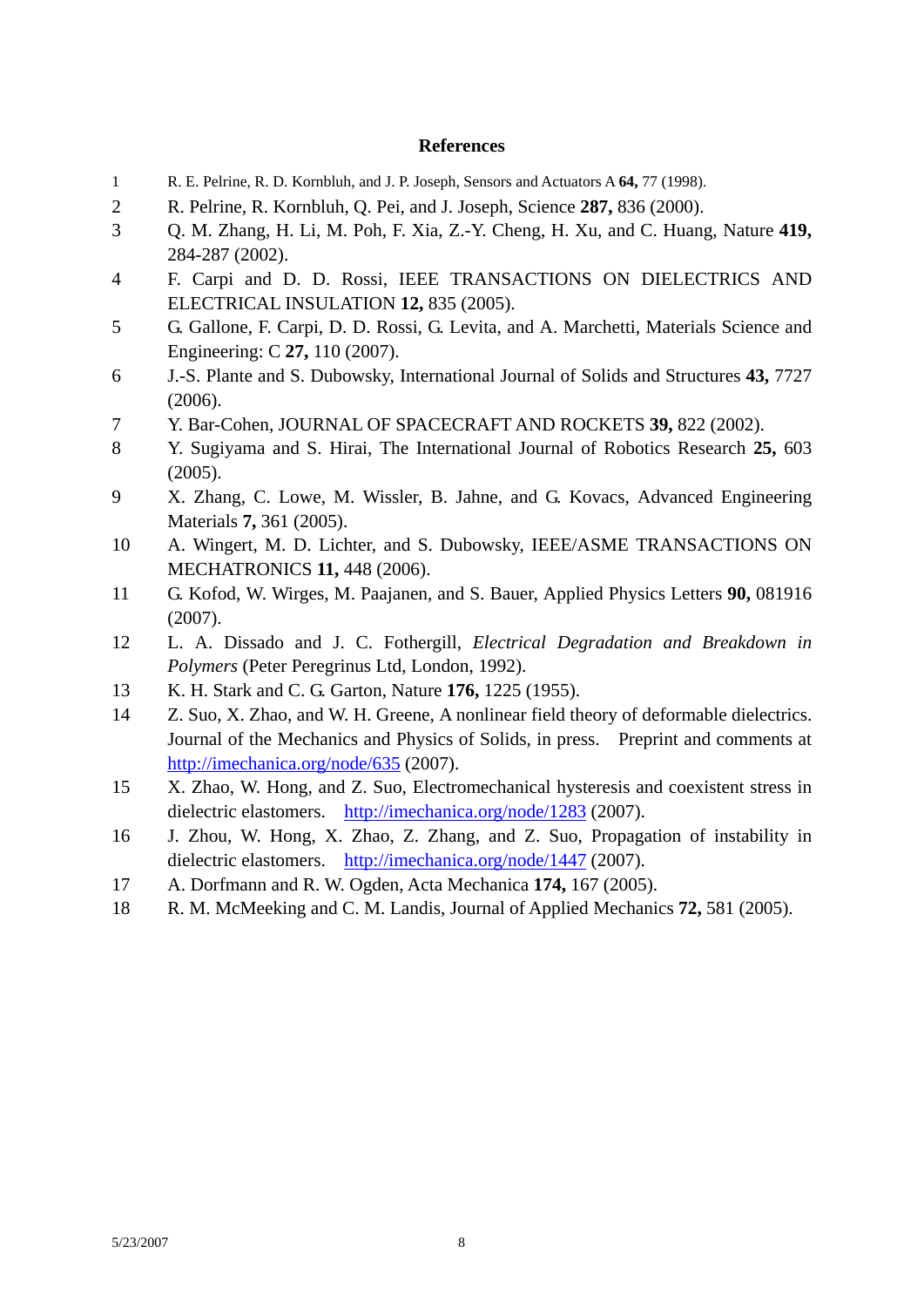## **Figure Captions**

Figure 1. A layer of a dielectric elastomer coated with two compliant electrodes, and loaded by a battery of voltage  $\Phi$  and by two weights  $P_1$  and  $P_2$ . The loads deform the elastomer from lengths  $L_1$ ,  $L_2$  and  $L_3$  to lengths  $\lambda_1 L_1$ ,  $\lambda_2 L_2$  and  $\lambda_3 L_3$ , as well as induce an electric charge of magnitude *Q* on either electrode.

Figure 2. The behavior of a dielectric elastomer actuator under several levels of equal biaxial pre-stresses: (a) nominal electric field vs. nominal electric displacement, (b) true electric field vs. nominal electric displacement, and (c) nominal electric field vs. actuation stretch. The critical points for instability are marked as crosses.

Figure 3. The effects of unequal biaxial pre-stresses on the critical nominal electric field (a), the critical true electric field (b), and the critical actuation stretches (c, d).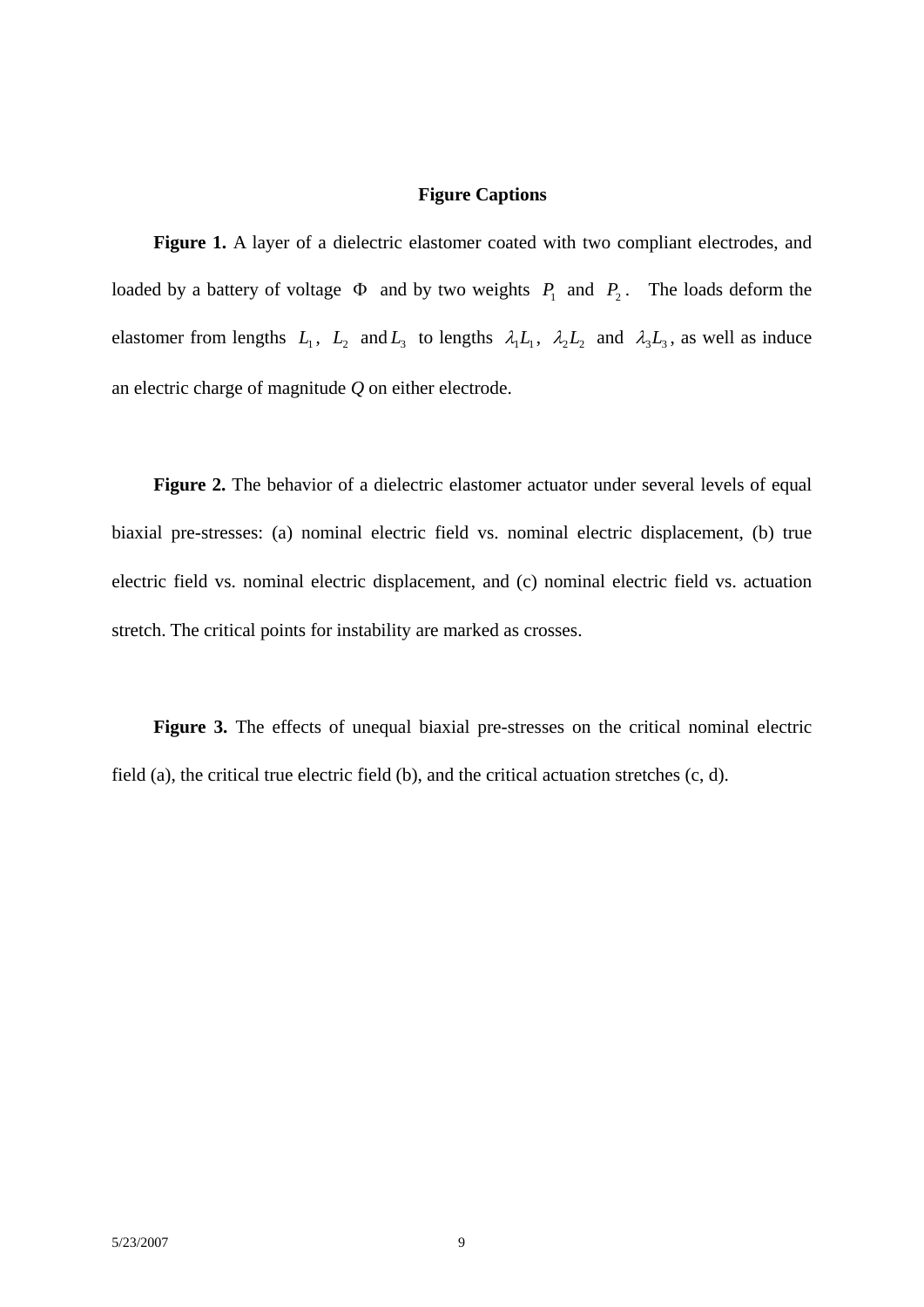

**Figure 1**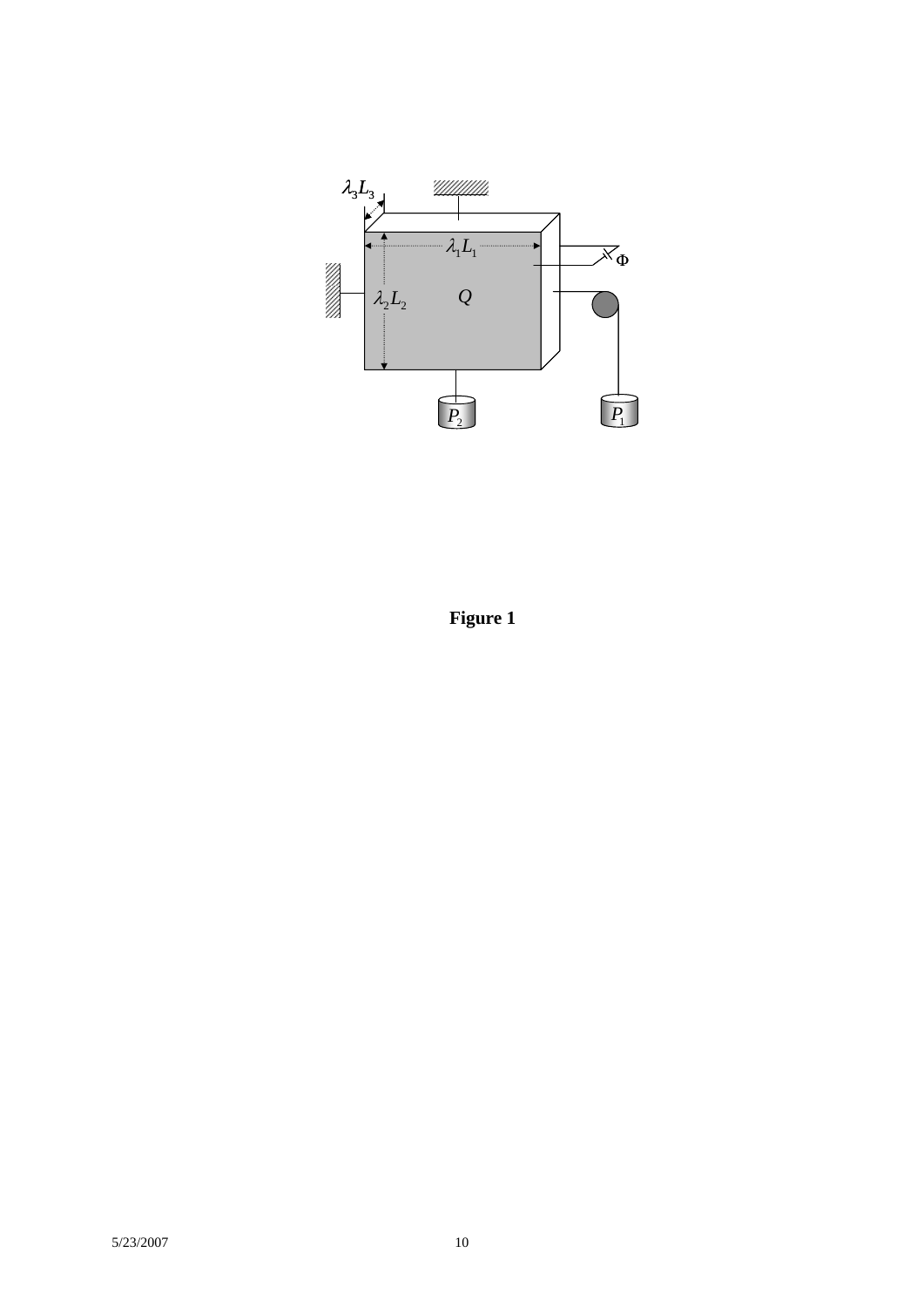

**Figure 2**